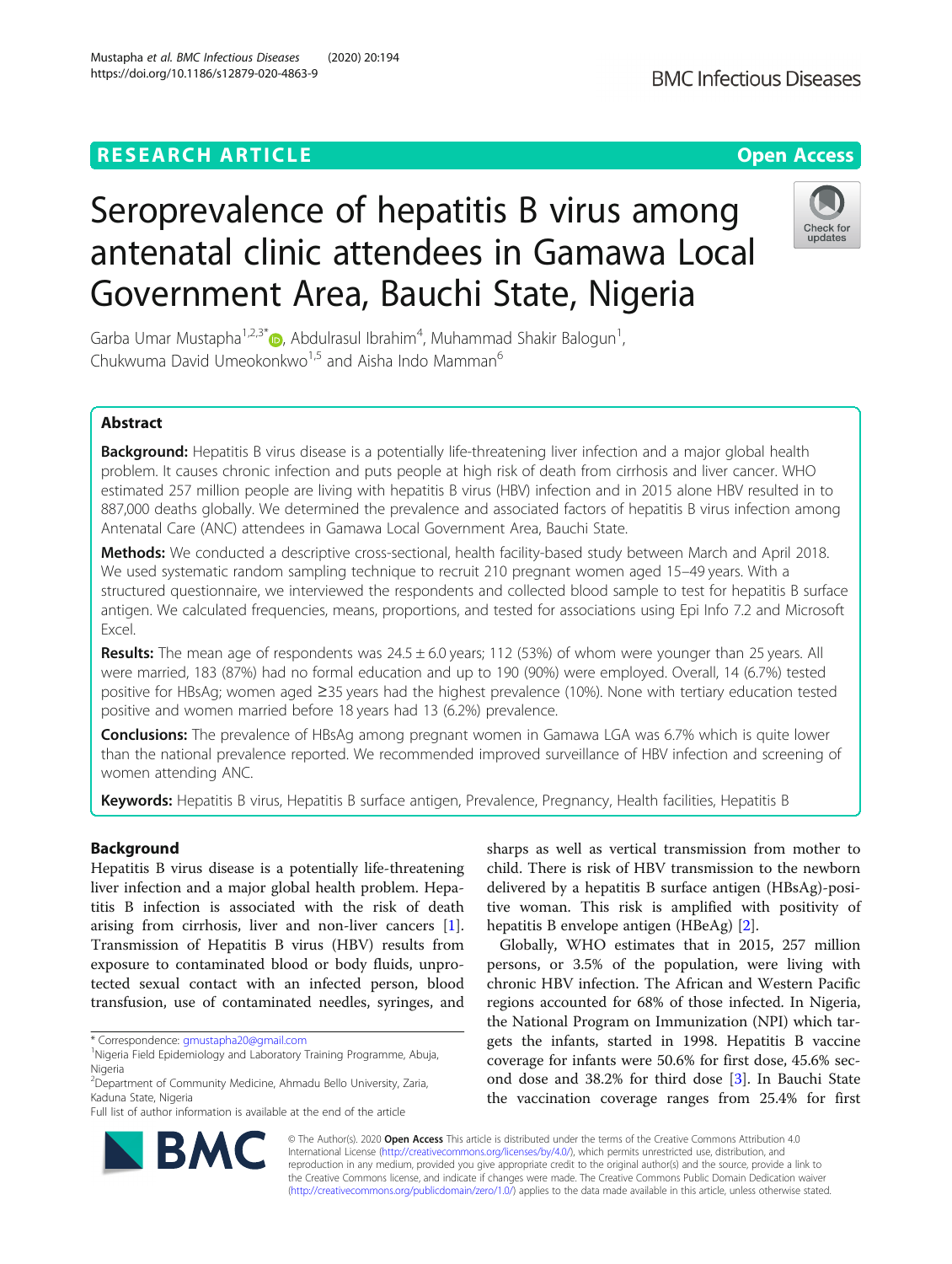dose, 18.9% second dose and 12.5% for third dose [\[3](#page-4-0)]. The third dose of Pentavalent vaccine coverage among children has increased from 12.5% in 2013 to 32.1% in 2018 [\[3](#page-4-0), [4](#page-4-0)].

Several authors have reported on the prevalence of HBV among sub-populations worldwide with estimates varying depending on population studied and methods used. Reported prevalence of HBsAg among pregnant women varies from one region to another. The prevalence of chronic HBV infection was estimated to be 3.5% among women of reproductive age globally [[5](#page-4-0)]. In African countries the prevalence ranges within 6–25% [\[5](#page-4-0)]. A national survey of hepatitis B in Nigeria showed prevalence of 12.2% among the general population  $[6]$  $[6]$ , a systematic review of hepatitis B infection among pregnant women in Nigeria found a prevalence of 14.1% [\[7](#page-4-0)]. HBsAg prevalence documented among pregnant women in Bayara, Bauchi State was 17.2% [\[8](#page-4-0)].

Many authors report on the prevalence of HBV among sub-populations in Nigeria in secondary and tertiary healthcare settings and usually in urban areas, with estimates varying depending on population studied and methods used. However, there is dearth of reliable data on prevalence of HBV infection among pregnant mothers at primary health care level especially remote areas. Also, despite Nigeria being categorized among countries where HBV infection is highly endemic [\[9](#page-4-0)], Gamawa LGA reported zero case of HBV infection to the state surveillance system for five consecutive years (2011–2015). We therefore aimed to determine the prevalence of HBV infection among pregnant mothers attending ANC at PHCs of Gamawa LGA.

#### **Methods**

#### Study design and setting

We conducted a cross-sectional study among women receiving antenatal care (ANC) in Primary Health Centres (PHCs) of Gamawa LGA, Bauchi State between March and April 2018. Gamawa LGA has an estimated projected population of  $427,761$  (2018) [[10](#page-4-0)]. It is a rural LGA and farming is the predominant occupation of the people. The LGA has 18 political wards and 62 PHCs out of which 24 offered ANC services. Among the PHCs that offered ANC, the services were offered once weekly in most of the health facilities and average ANC attendance was 30 clients per facility per day.

#### Sample size determination

We calculated a sample size of 210 using the formula for cross sectional studies [[11\]](#page-4-0) based on the documented HBsAg prevalence of 14.1% among pregnant women in Nigeria [[7\]](#page-4-0) at 95% confidence interval (CI), 0.05 precision and 10% non-response rate.

#### Sampling technique

We employed multistage sampling method to recruit 210 pregnant women. At the first stage, we recruited eight health facilities (HFs) from the list of 24 HFs that provide ANC using balloting method of simple random sampling. At the second stage, we recruited clients attending ANC in the selected HFs using systematic random sampling. We planned to collect the sample over 8 weeks. Using the average daily attendance to ANC in the selected hospitals, we estimate a sampling interval of 10. The first attendee is sampled by balloting and subsequently every 10th attendee was approached for the study till the sample size was achieved. After explaining the purpose of the study, written informed consent was obtained, the questionnaire was administered, and one millilitre of blood sample was collected through an aseptic venipuncture for HBV serology.

#### Study instrument and data collection

The participants were interviewed by the investigator and research assistants using a semi-structured questionnaire to obtain information on socio-demographic characteristics, history of vaccination, blood transfusion, surgery, tonsillectomy, dental procedure, sharing of needles, and history of cupping, scarification and episiotomy. The questionnaires were both in English and Hausa. After this one millilitre of blood was collected aseptically for hepatitis B serology. We excluded ANC attendees that were not residing in Gamawa LGA.

#### Laboratory method

HBsAg was assayed using an enzyme-linked immunosorbent assay (ELISA) kit produced by  $LabACON<sup>K</sup>$ (Hangzhou Biotest Biotech Co., Ltd., China) which has sensitivity and specificity of 99.9 and 99.0% respectively. The 99.9 and 99.0% for sensitivity and specificity are company declared figures which are similar to other commercial figures. The kit has in-built controls. The manufacturer's instruction were closely followed. The results were reported as positive or negative.

#### Statistical analyses

Data analysis was performed using Microsoft Excel and Epi-Info 7.2. We estimated the proportion of pregnant women positive to HBsAg, frequency and proportion of the various sociodemographic and clinical characteristics. We examined the relationship between the HBsAg status and the sociodemographic and clinical characteristics using the chi square statistics at the 95% confidence interval. All the women contacted for the study have agreed and participated in the Study, there were no issues with test method and collection of data.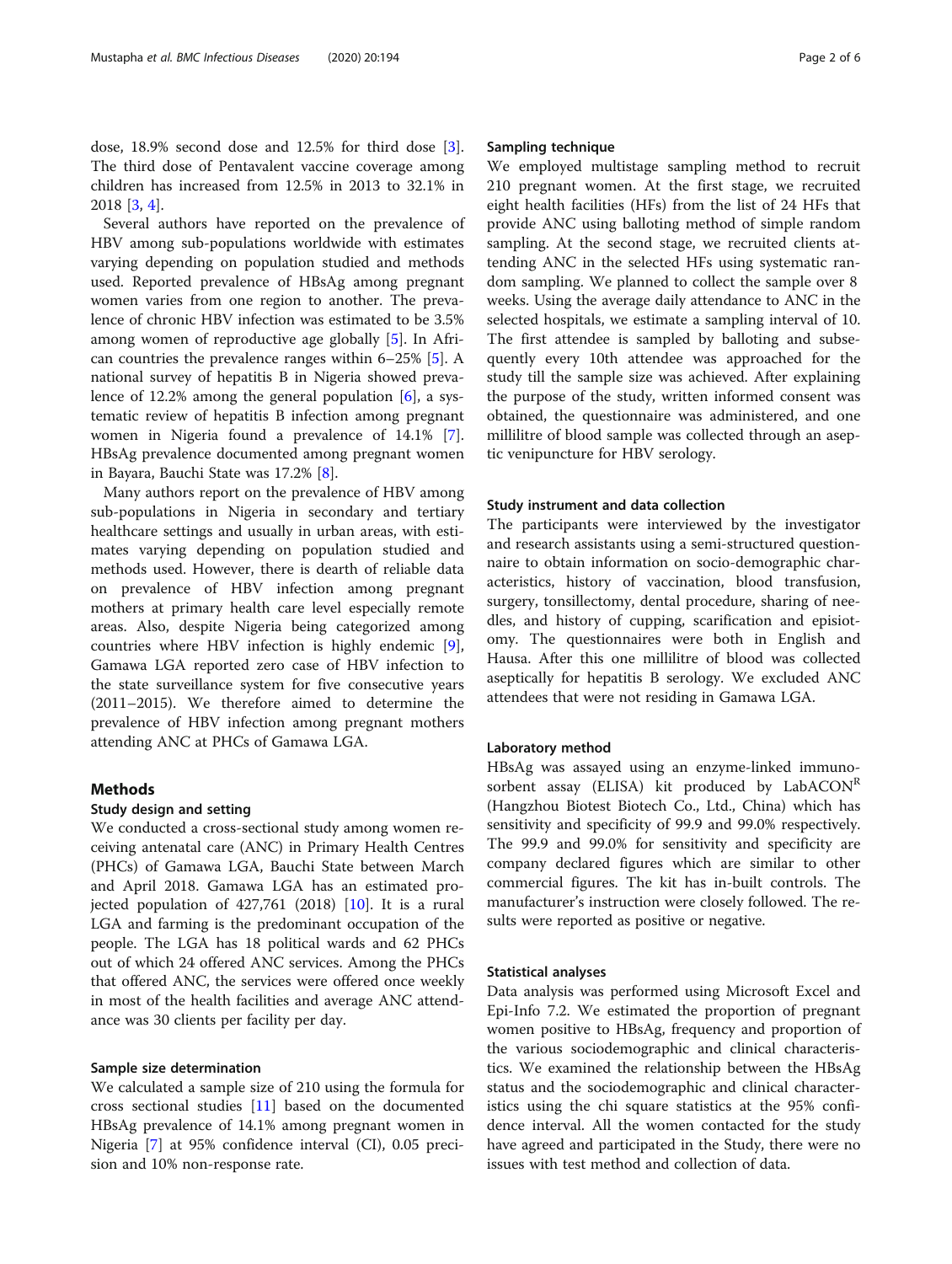#### Result

A total of 210 pregnant women were enrolled in the study. The mean age was  $24.5 \pm 6.0$  years, median age was 24 years (interquartile range 20–28 years). All were married, 87% had no formal education and up to 91% were employed. Overall, 6.7% (3.8–10.7%) tested positive for HBsAg, those older than 35 years had the highest prevalence of 10.5% (1.8–30.6%, Table 1). None was positive among those with tertiary education, and women married before 18 years had 6.5% (3.5–10.7%) prevalence. There was no statistically significant difference between the proportions of HBsAg positives and negatives with respect to history of vaccination, blood transfusion, surgery, tonsillectomy, dental procedure, sharing of needles, history of cupping, scarification and episiotomy. There was also no statistically significant difference in the proportion of HBsAg positives and

## **Discussion**

HBV infection affecting pregnant women may result in maternal morbidity and mortality. It could also result in chronic infection in the newborn. Prevalence of hepatitis B infection varies in different parts of the world. Even within the same country there are regional and population specific variations. Immunosuppression in pregnancy is of clinical and epidemiological relevance with regards to hepatitis B viral infection [\[12](#page-4-0)]. In this study the overall prevalence of HBsAg among women attending antenatal care services in PHCs in Gamawa LGA was 6.7% indicating an intermediate endemicity. This

Table 1 Socio-demographic characteristics and prevalence of HBsAg among women attending ANC in PHCs of Gamawa LGA, Bauchi State, Nigeria ( $N = 210$ )

| Variable                  | $HBSAg + ve$        | HBsAg-ve     | Prevalence (95% CI)  | Total        |
|---------------------------|---------------------|--------------|----------------------|--------------|
| Overall prevalence        | 14                  | 196          | $6.7$ (3.8-10.7)     | 210          |
| Age group (years)         |                     |              |                      |              |
| $15 - 24$                 | $\overline{7}$      | 105          | $6.3$ $(2.8-12.0)$   | 112          |
| $25 - 34$                 | 5                   | $74\,$       | $6.3$ $(2.4-13.5)$   | 79           |
| $\geq$ 35                 | $\overline{2}$      | 17           | $10.5(1.8-30.6)$     | 19           |
| Educational Level         |                     |              |                      |              |
| No formal/Qur'anic        | 11                  | 172          | $6.0$ (3.2-10.2)     | 183          |
| Primary                   | $\mathbf{1}$        | 15           | $6.2$ (0.3-27.2)     | 16           |
| Secondary                 | $\overline{2}$      | 8            | 20.0 (3.5-52.0)      | 10           |
| Tertiary                  | $\mathsf{O}\xspace$ | $\mathbf{1}$ | $0.0(0-95)$          | $\mathbf{1}$ |
| Occupation                |                     |              |                      |              |
| Farmer                    | 6                   | 83           | $6.7$ $(2.8-13.5)$   | 89           |
| Trader                    | $\overline{4}$      | 57           | $6.6$ $(2.1 - 15.1)$ | 61           |
| Tailor                    | $\overline{2}$      | 25           | 7.4 (1.3-22.4)       | 27           |
| Housewife                 | $\mathbf{1}$        | 19           | $5.0(0.2 - 22.3)$    | 20           |
| Others                    | 1                   | 12           | 7.8 (0.4-32.5)       | 13           |
| Employment Status         |                     |              |                      |              |
| Employed                  | $10\,$              | 163          | $5.8(3.0-10.1)$      | 173          |
| Unemployed                | $\overline{4}$      | 47           | $7.8$ $(2.5 - 17.8)$ | 51           |
| Parity                    |                     |              |                      |              |
| Primiparous               | 6                   | 56           | $9.7(4.0-19.0)$      | 62           |
| Multiparous               | 8                   | 140          | $5.4(2.5-10.0)$      | 148          |
| Age at First Marriage     |                     |              |                      |              |
| $<18\,$                   | 12                  | 174          | $6.5(3.5-10.7)$      | 186          |
| $\geq 18$                 | $\overline{2}$      | 22           | 8.3 (1.4-24.9)       | 24           |
| Number of sexual partners |                     |              |                      |              |
| $\mathbf{1}$              | 10                  | 148          | $6.3(3.3 - 11.0)$    | 158          |
| >1                        | $\overline{4}$      | 48           | $7.7(2.5-17.5)$      | 52           |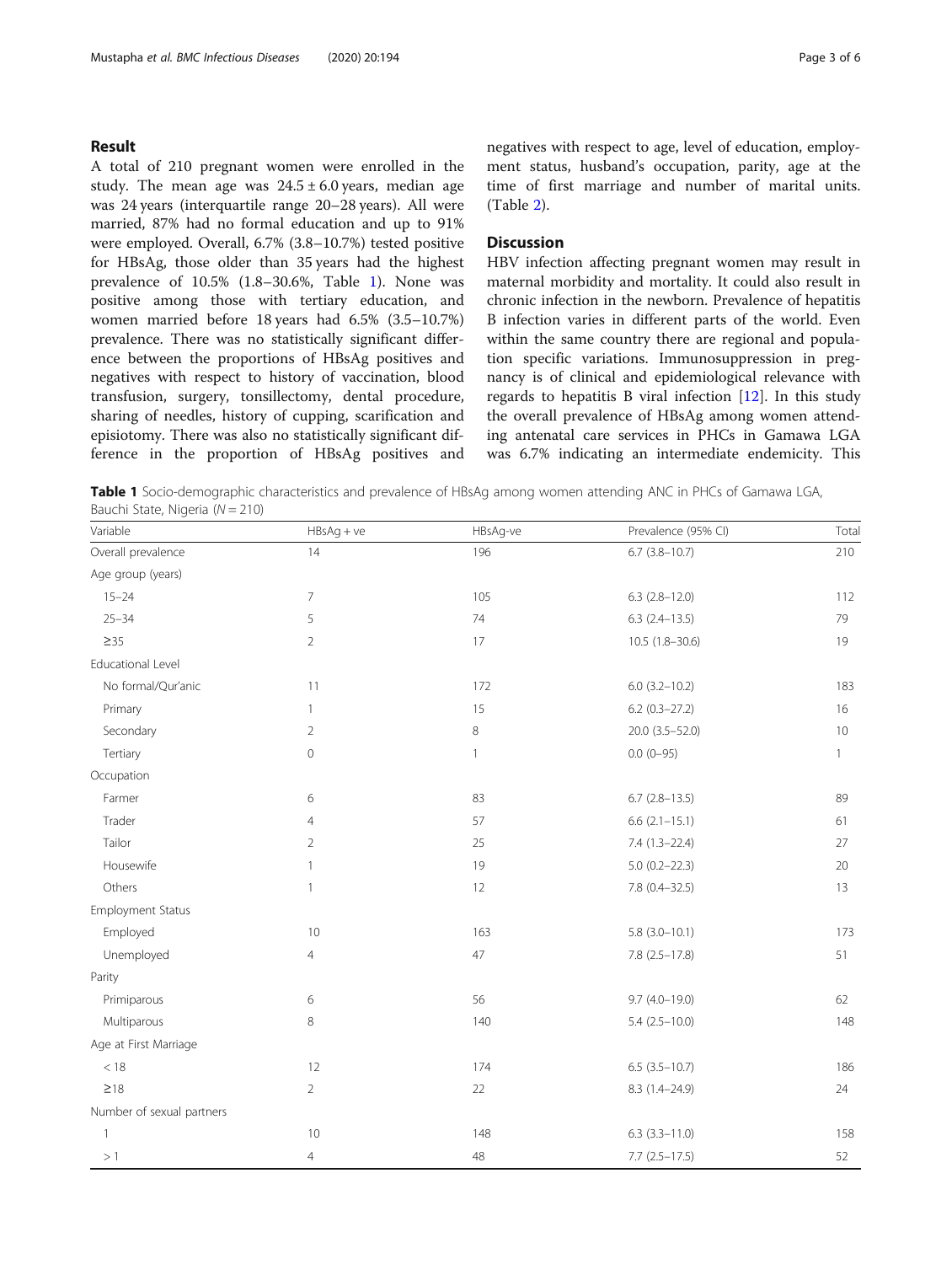<span id="page-3-0"></span>Table 2 Factors associated with HBV infection among women attending ANC in PHCs of Gamawa LGA, Bauchi State, Nigeria  $(N = 210)$ 

| Risk factor                  | Hepatitis B status                |            | OR (95% CI)           |  |
|------------------------------|-----------------------------------|------------|-----------------------|--|
|                              | Positive n (%)<br>Negatives n (%) |            |                       |  |
| Age (Years)                  |                                   |            |                       |  |
| $\leq 30$                    | 12(6.5)                           | 174 (93.5) | $0.8(0.16 - 3.61)$    |  |
| > 30                         | 2(8.3)                            | 22 (91.7)  |                       |  |
| Education                    |                                   |            |                       |  |
| $\leq$ Primary               | 12 (6.0)                          | 187 (94.0) | $0.3$ (0.06-2.17)     |  |
| > Primary                    | 2(18.2)                           | 9(81.8)    |                       |  |
| <b>Employment Status</b>     |                                   |            |                       |  |
| Employed                     | 13(6.7)                           | 181 (93.3) | $1.1 (0.13 - 8.81)$   |  |
| Unemployed                   | 1(6.2)                            | 15 (93.8)  |                       |  |
| Parity                       |                                   |            |                       |  |
| Primiparous                  | 6(9.7)                            | 56 (90.3)  | $1.9(0.62 - 5.65)$    |  |
| Multiparous                  | 8(5.4)                            | 140 (94.6) |                       |  |
| Age at first marriage        |                                   |            |                       |  |
| < 18                         | 12(6.5)                           | 174 (93.5) | $0.8(0.16 - 3.61)$    |  |
| 18 and above                 | 2(8.3)                            | 22 (91.7)  |                       |  |
| Number of sexual partners    |                                   |            |                       |  |
| 1                            | 10(6.3)                           | 148 (93.7) | $0.8$ $(0.24 - 2.70)$ |  |
| >1                           | 4(7.7)                            | 48 (92.3)  |                       |  |
| History of blood transfusion |                                   |            |                       |  |
| Yes                          | 2(9.5)                            | 19 (90.5)  | $1.6(0.32 - 7.46)$    |  |
| No                           | 12(6.3)                           | 177 (93.7) |                       |  |
| History of surgery           |                                   |            |                       |  |
| Yes                          | 1(25.0)                           | 3(75.0)    | 4.9 (0.48-50.96)      |  |
| No                           | 13(6.3)                           | 193 (93.7) |                       |  |
| History of Uvulectomy        |                                   |            |                       |  |
| Yes                          | (0.0)                             | 18 (100.0) |                       |  |
| No                           | 14(7.3)                           | 178 (92.7) |                       |  |
| Local dental procedure       |                                   |            |                       |  |
| Yes                          | (0.0)                             | 4 (100.0)  |                       |  |
| No                           | 14 (6.8)                          | 192 (93.2) |                       |  |
| Sharing of needles           |                                   |            |                       |  |
| Yes                          | 0(0.0)                            | 4 (100.0)  |                       |  |
| No                           | 14 (6.8)                          | 192 (93.2) |                       |  |
| Cupping                      |                                   |            |                       |  |
| Yes                          | 2(4.1)                            | 47 (95.9)  | $0.5(0.11 - 2.45)$    |  |
| No                           | 12(7.5)                           | 149 (92.5) |                       |  |
| Scarification                |                                   |            |                       |  |
| Yes                          | 4(8.5)                            | 43 (91.5)  | 1.4 (0.43-4.76)       |  |
| No                           | 10(6.1)                           | 153 (93.9) |                       |  |
| Vaccination                  |                                   |            |                       |  |
| Yes                          | 0(0.0)                            | 9 (100.0)  |                       |  |
| No                           | 14 (7.0)                          | 187 (93.0) |                       |  |

contrasts with reports by Colin et al [\[9](#page-4-0)] that classified Nigeria in the high endemicity group. The finding from our study supports the fact that the prevalence of HBV infection varies widely based on location and subpopulations. The implication of this finding is that pregnant women, even in rural communities, are at high risk of HBV infection, hence the need for HBV screening during antenatal care services. The result from our study is similar to that from a study done by Oluboyo *et al*  $[12]$  $[12]$  $[12]$ and is in agreement with prevalence of 6–25% in the WHO African region. Suffice to note that similar results by all study groups may be linked to identical WHO approved test kits.

The prevalence is lower than a similar study conducted in Bayara hospital, Bauchi State where a prevalence of 17.2% was documented [[8\]](#page-4-0). The difference could be due to the fact that it was conducted in secondary facility situated in urban area. A prevalence of 8.2% was reported also from north eastern Nigeria in FMC Yola, Adamawa State [[13\]](#page-4-0). In the North-Central geopolitical zone, a prevalence of 12.3% was reported from Minna Niger State by Ndams et al [[14\]](#page-4-0) and 11.0% was reported in Makurdi, Benue State by Mbaawuaga et al.  $[15]$  $[15]$ 

In the south-western part of the country, a prevalence of 16.5% was reported in Osogbo, Osun State by Kolawole et al [\[16](#page-5-0)] and 8.3% in Ibadan by Chinenye et al. [[17\]](#page-5-0) Southern states reported a prevalence of 12.5% in Edo State by Ugbebor et al. [\[18](#page-5-0)] It is also lower than the 9.6–18.6% observed by Musa et al [\[7](#page-4-0)] in a country wide systematic review. Furthermore, it is lower than the 9.7% found among pregnant women attending ANC in Bue'a Health District [[19\]](#page-5-0), 10.2% found by Noubiap et al [\[20](#page-5-0)], 20.4% found by Ducancelle  $[21]$  $[21]$  $[21]$  *et al* in Cameroon. It's also lower than the 9.5% found in Ghana by Ephraim et al [\[22\]](#page-5-0) and 9.3% found in Kenya by Okoth et al [\[23](#page-5-0)]. The differences in the reported seroprevalence rates of HBV among pregnant women may be due to variation in the geographical location, socio-cultural practices, study design, level of care for the study facility, sample size and test methods employed. Most of the studies quoted above were carried out at secondary and tertiary level of care located mostly in urban or semi urban populations but this study was carried out at primary health care setting in rural communities. The lower prevalence of HBV compared to the previous Nigerian studies may be due to increased awareness about the disease [\[24\]](#page-5-0).

However, the prevalence from our study is higher than the 4.3% found among pregnant women in Zaria, northwestern-Nigeria, 5.3% in Yenagoa, Bayelsa State; 1.6% found in Iran [\[25](#page-5-0)]; 3.9% found in pregnant women attending ANC in Muhimbili national hospital Tanzania  $[26]$  $[26]$  and 5.6% in Sudan  $[27]$  $[27]$ . It was similar to a prevalence of 6.8% reported in Ekiti State, southwestern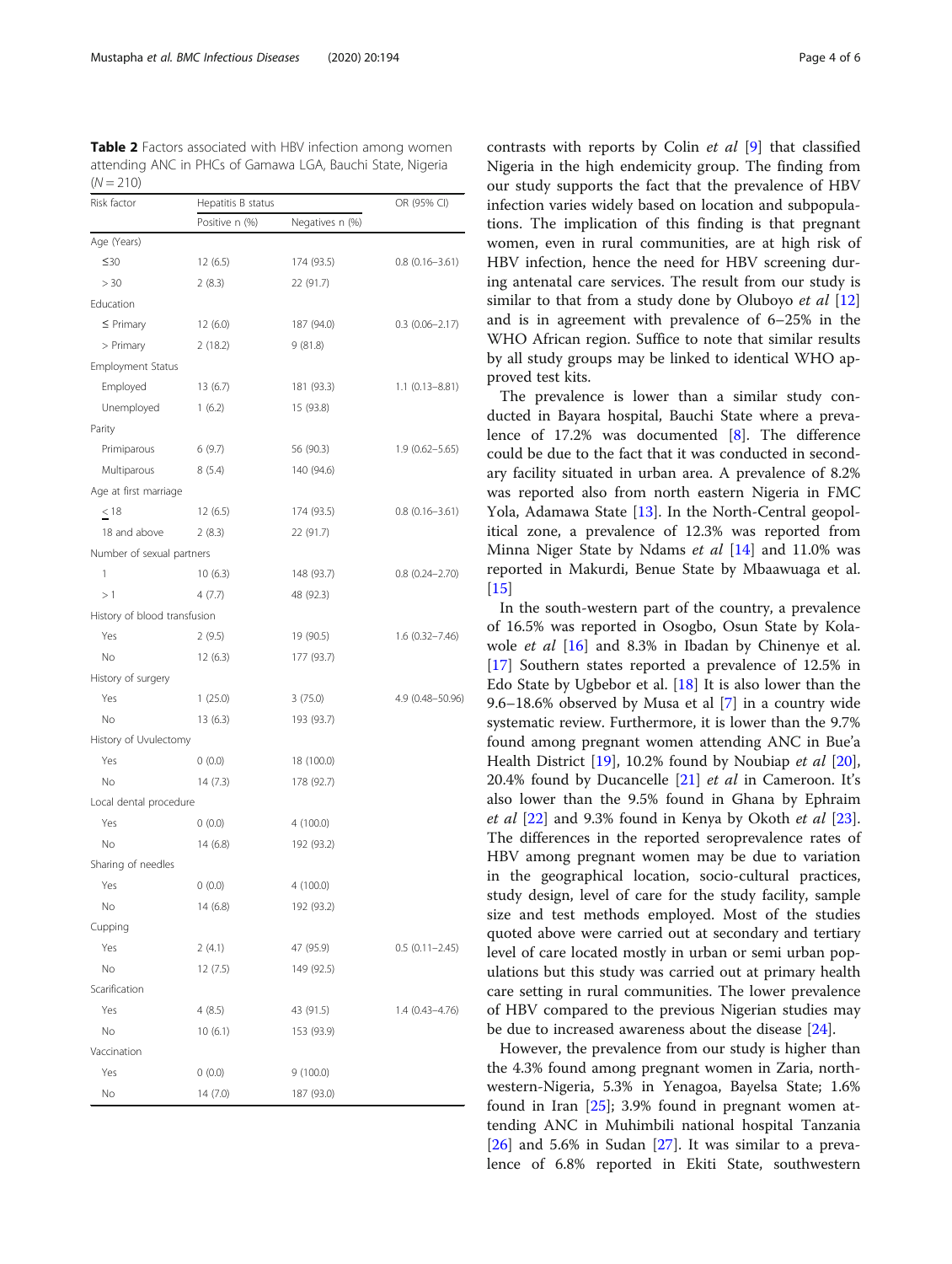<span id="page-4-0"></span>Nigeria [[28\]](#page-5-0), and 6.6% in Cross River State [\[29\]](#page-5-0) southsouth Nigeria. The differences may reflect variations in overall health care status of the study locations. The cost of screening could have accounted for lack of surveillance reports from Gamawa. The cost of screening for HBV in the community was \$1.39 per client. The amount is considered high for the average person in the community due to high level of poverty in the rural community. Since they are apparently healthy, it becomes difficult to convince the women to part with the money that would have rather been used for food. Making these screenings free during antenatal visits would help a lot in ensuring that every woman knows her status and take steps to improve her health and protect her unborn baby. PHC facilities hence do not routinely screened for HBV infection.

### Conclusion

The prevalence of HBsAg among pregnant women in Gamawa LGA was 6.7% which is much lower than the national prevalence of 14.1% among ANC attendees. Women older than 35 years had the highest prevalence of 10% and of the documented associated factors studied, none was found to be associated with HBV infection. We recommended free HBV screening for women attending ANC and more awareness campaigns on hepatitis B virus infection and its consequences especially among pregnant women.

#### Abbreviations

ANC: Ante Natal Care; CI: Confidence Interval; ELISA: Enzyme Linked Immunosorbent Assay; FMC: Federal Medical Centre; HBeAg: Hepatitis B envelope antigen; HBsAg: Hepatitis B surface antigen; HBV: Hepatitis B Virus; HF: Health Facility; LGA: Local Government Area; NPI: National Programme on Immunization; PHC: Primary Health Centres; WHO: World Health Organisation

#### Acknowledgements

We acknowledged the Nigeria Field Epidemiology and Laboratory Training Programme for supporting the procurement of reagents and other forms of support.

#### Authors' contributions

GMU conceptualized the study, designed it, acquired, analysed and interpreted the data. AIM was the chairman supervisory committee and a major contributor in writing the manuscript. AI co-supervised the project, contributed in writing the manuscript and support the interpretation of the data. MSB revised the manuscript and help in re-writing it. CDU support the analysis and interpretation of data and reviewed the manuscript. All authors read and approved the final manuscript.

#### Funding

There was no funding for the study.

#### Availability of data and materials

The datasets used and/or analysed during this study are available from the corresponding author on reasonable request.

#### Ethics approval and consent to participate

We obtained ethical approval from Bauchi State Research Ethics (reference#: MOH/GEN/S/1409/1). Informed written consent was obtained from each pregnant woman who agreed to participate in the study before

questionnaire administration and sample collection. All the participants aged 15 - < 18 years were legally married and pregnant, so we considered them emancipated minors and did not need parental/guardian consent. They consented for themselves. The ethics committee considers such individuals emancipated being legally married according to the state laws. Participant's identifiers were kept securely, and confidentiality was maintained. Study participants were notified of their HBsAg status and advised for further action that may be needed. Results were also shared with the eight Health Facilities where the study was conducted, Local Primary Health Care Development Authority and State Ministry of Health for their action.

#### Consent for publication

Not Applicable.

#### Competing interests

The authors declare that they have no competing interests.

#### Author details

<sup>1</sup>Nigeria Field Epidemiology and Laboratory Training Programme, Abuja, Nigeria. <sup>2</sup> Department of Community Medicine, Ahmadu Bello University, Zaria, Kaduna State, Nigeria. <sup>3</sup>State Primary Health Care Development Agency, Bauchi, Bauchi State, Nigeria. <sup>4</sup>Department of Medical Microbiology Ahmadu Bello University Teaching Hospital, Zaria, Kaduna State, Nigeria. 5 Department of Community Medicine, Alex Ekwueme Federal University Teaching Hospital, Abakaliki, Ebonyi State, Nigeria. <sup>6</sup>Department of Haematology, Ahmadu Bello University Teaching Hospital, Zaria, Kaduna State, Nigeria.

#### Received: 29 May 2019 Accepted: 6 February 2020 Published online: 06 March 2020

#### References

- 1. Song C, Lv J, Liu Y, Chen JG, Ge Z, Zhu J, et al. Associations between hepatitis B virus infection and risk of all Cancer types. JAMA Netw Open. 2019;2(6):e195718.
- 2. Gentile I, Borgia G. Vertical transmission of hepatitis B virus: challenges and solutions. Int J Women's Health. 2014;6(1):605–11.
- 3. National Population Commission, Abuja, Nigeria. Nigeria demographic and health survey 2013. Abuja: National Population Commission Federal Republic of Nigeria; 2014.
- 4. National Population Commission, ICF. Nigeria Demographic and Health Survey 2018 Key Indicators Report [Internet]. Abuja; 2019 [cited 2019 Jul 3]. Available from: <https://dhsprogram.com/pubs/pdf/PR118/PR118.pdf>.
- 5. Ott JJ, Stevens GA, Groeger J, Wiersma ST. Global epidemiology of hepatitis B virus infection : new estimates of age-specific HBsAg seroprevalence and endemicity. Vaccine. 2012;30(12):2212–9 Elsevier Ltd.
- 6. Olayinka AT, Oyemakinde A, Balogun MS, Ajudua A, Nguku P, Aderinola M, et al. Seroprevalence of hepatitis B infection in Nigeria: a national survey. Am J Trop Med Hyg. 2016;95(4):902–7.
- 7. Musa BM, Bussell S, Borodo MM, Samaila AA, Femi OL. Prevalence of hepatitis B virus infection in Nigeria, 2000-2013: a systematic review and meta-analysis. Niger J Clin Pract. 2015;18(2):163–72.
- Ndako J, Echeonwu G, Nwankiti O, Onovoh E, Ujah A, Ikani P, et al. Hepatitis B virus Sero-prevalence among pregnant females in Nothern Nigeria. Res J Med Sci. 2012;6(3):129–33.
- Shepard CW, Simard EP, Finelli L, Fiore AE, Bell BP. Hepatitis B virus infection : epidemiology and vaccination. Johns Hopkins Bloom Sch Public Health. 2017;28(October):112–25.
- 10. National Population Commision, Data for National Development. 2016. [https://nigeria.opendataforafrica.org/ifpbxbd/state-population-2006.](https://nigeria.opendataforafrica.org/ifpbxbd/state-population-2006)
- 11. Kish L. Survey Sampling. New York: Wiley; 1965. p.202.
- 12. Oluboyo B, Ugochukwu V, Oluboyo A, Ihim A, Chukwuma G, Ogenyi S, et al. Prevalence of hepatitis B and C viral infections in pregnant women attending antenatal clinic in Nnewi, Nigeria. Eur Sci J. 2014;10(3):434–41.
- 13. Olokoba AB, Salawu FK, Danburam A, Olokoba LB, Midala JK, Badung LH, et al. Hepatitis B virus infection amongst pregnant women in north-eastern Nigeria - a call for action. Niger J Clin Pract. 2011;14(1):10–3.
- 14. Ndams I, Joshua I, Luka S, Sadiq H. Epidemiology of Hepatitis B infection among pregnant women in Minna, Niger State, Nigeria. Sci World J. 2008;3:5–8.